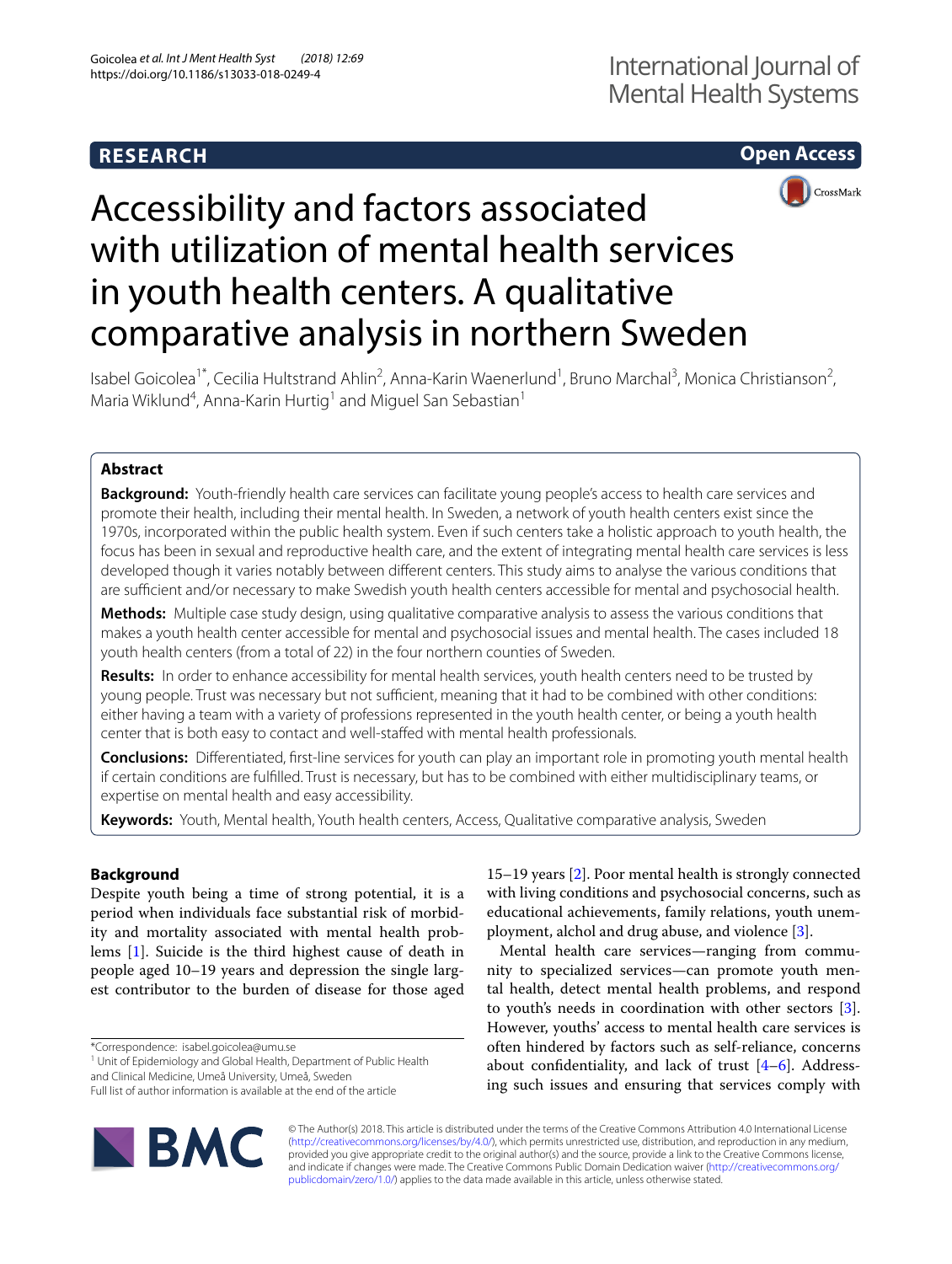the World Health Organization (WHO) standards of being youth-friendly—namely accessible, available, equitable, acceptable and of good quality for diverse groups of youths [\[1](#page-8-0)]—might enhance youths' efective utilization of health services, including for mental health [\[6](#page-8-4)]. From young people's perspective, the following domains are central to ensuring youth-friendliness of services: accessibility of health care, staf attitude, communication, medical competence, age appropriate environments, and youth involvement [[4\]](#page-8-3). Youth-friendly services should be based on supportive policies, assure confdentiality, coordinate with other services and develop outreach activities [\[7](#page-8-5), [8\]](#page-8-6). In order for such services to be sustainable, the World Health Organization has recently highlighted the need to move forward from YFHS into youth responsive health systems [[9\]](#page-8-7). However, despite the implementation of youth-friendly services is a cost-efective intervention that could contribute to better health among young people [[10](#page-8-8)[–13](#page-8-9)], in most countries health care for young people is usually an area not prioritized or where the focus is limited to sexual and reproductive health issues [\[1](#page-8-0),  $14-17$  $14-17$ . The increase in mental health problems among young people in some (high income) countries, will hopefully result in putting youth-friendly services higher in the public agendas [\[3](#page-8-2)].

An important aspect in shaping utilization of services is how young people perceive the available health services [[4,](#page-8-3) [18](#page-8-12)]. Since in many settings health-care services targeting young people have focused on somatic and/or sexual and reproductive health, they might not be perceived as places where mental health concerns are addressed [\[1](#page-8-0), [6](#page-8-4)].

In Sweden, youth mental health is a concern [[19,](#page-8-13) [20](#page-8-14)]. Mental problems have increased among mid-adolescents, especially girls [[20](#page-8-14)]. Despite a decline among the general population, suicide rates remain stable among youth; with young men, LGBTQI+youth and persons born abroad are overrepresented [\[21\]](#page-8-15). In addition, healthrelated inequalities persist; girls and non-binary gender youths experience to a higher extent abusive treatment, discrimination and sexual abuse that might afect their mental health.

In Sweden, a network of around 300 specifc youthhealth services (called youth health centers—YHCs) has existed since the 1970s. YHCs aim to respond to the health-care needs of youths with a holistic approach to health. YHCs are generally located outside health-care facilities and stafed at a minimum with a midwife, counsellor and physician, although some YHCs also have other professionals, such as psychologists [\[22](#page-8-16)]. YHCs are part of the Swedish health system, publicly fnanced and managed. However, they are diferent from ordinary primary health care and specialized clinics, in that their focus is on youth. They work primarily with health promotion in all areas of youth health, the staf has a youth oriented perspective and the goal is to be able to help all young people with their questions. In case of specifc somatic or psychiatric problems, youth can be referred to other services  $[23-25]$  $[23-25]$  $[23-25]$ . There is concordance between the Swedish YHC's handbook published in 2015 and the WHO criteria for youth-friendliness, as described by Thomee et al. [[25\]](#page-8-18). YHCs are well-known for the sexual and reproductive health services they offer, including the provision of contraceptives and testing for sexually transmitted infections. Currently, there is a national discussion as to whether YHCs should also provide frst-line mental health care services [[26\]](#page-8-19).

Previous reports in Sweden have shown that YHCs are positively perceived by young people [\[27](#page-8-20)]. However, there are inequalities in terms of access for certain groups of youth [[28\]](#page-8-21) and for certain health issues: fewer youths perceive YHCs as places that address psychosocial issues in comparison to reproductive and sexual health issues. The number of staff and professions vary considerably between YHCs, i.e. in smaller settings is harder for YHCs to employ staff from diverse professional backgrounds [[25\]](#page-8-18). Whether YHC's characteristics infuence how young people perceive and utilise them has not yet been studied.

# **Aim**

This study aims to analyse the various conditions that are sufficient and/or necessary to make Swedish youth health centers accessible for mental and psychosocial health.

## **Methods**

This study followed a multiple case study design to assess the various conditions that makes a YHC accessible for mental and psychosocial health. The cases included 18 YHCs (from a total of 22) located in 18 municipalities in the four northern counties of Sweden. Two YHCs refrained from participating and two did not provide enough data. These four counties encompass 44 municipalities, 60% of the country's surface but only 12% of the population. The YHCs included varied in characteristics such as years of existence, targeted age groups and opening hours (see Additional fle [1](#page-7-0) for selected characteristics of the cases).

Information was collected from September 2016 to April 2017 via: (1) the YFHS-Swe questionnaire distributed by the YHC's staf to young people visiting the YHC [[29\]](#page-8-22) (see Additional file [1](#page-7-0) for more details and Table [1](#page-2-0) for the characteristics of respondents) and (2) a document review complemented by email and telephone contacts with representatives of the YHCs.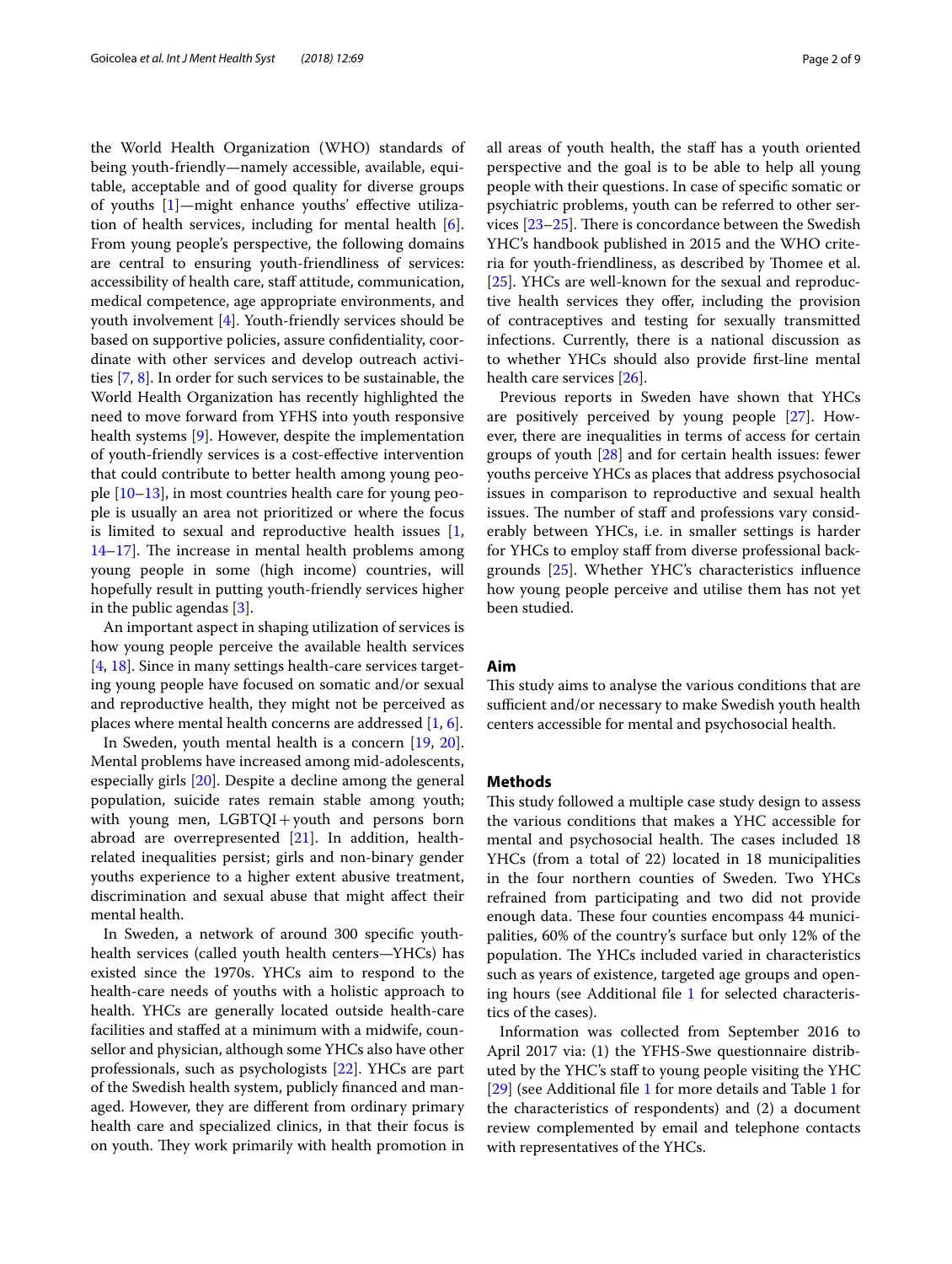<span id="page-2-0"></span>**Table 1 Selected characteristics of young people answering the questionnaire**

|                                                             | Percentage (total) |
|-------------------------------------------------------------|--------------------|
| Type of visit                                               |                    |
| Not first                                                   | 83.6% (918)        |
| First                                                       | 14.4% (158)        |
| Type of appointment                                         |                    |
| <b>Booked</b>                                               | 72.9% (800)        |
| Drop in                                                     | 18.5% (203)        |
| Went just there                                             | 5% (55)            |
| Followed friend                                             | 1.8% (20)          |
| Gender identity                                             |                    |
| Woman                                                       | 88.6 (973)         |
| Man                                                         | 8.5(93)            |
| Integrated                                                  | 0.2(2)             |
| Non binary                                                  | 0.5(6)             |
| Trans-experience                                            |                    |
| Yes                                                         | 1.4(15)            |
| N <sub>o</sub>                                              | 95.4 (1047)        |
| Sexual orientation                                          |                    |
| Heterosexual                                                | 84.6 (929)         |
| Homosexual                                                  | 0.8(9)             |
| Bisexual                                                    | 7.1(78)            |
| Queer                                                       | 0.2(2)             |
| Asexual                                                     | 0.1(1)             |
| Not sexual                                                  | 2.1(23)            |
| Country of birth                                            |                    |
| Sweden                                                      | 93 (1021)          |
| EU (not Sweden)                                             | 1.8(20)            |
| Other                                                       | 4(44)              |
| Reason for consultation                                     |                    |
| Contraceptives                                              | 44 (483)           |
| Sexually transmitted infections: questions, testing         | 19.7 (216)         |
| Physical problems                                           | 17.3 (190)         |
| Psychological problems                                      | 14.8 (163)         |
| Suspicion of pregnancy                                      | 9.8(108)           |
| Relations: friends, partners                                | 2.7(30)            |
| Problems with family, parents                               | 2.6(29)            |
| Questions on food, exercise, sleep                          | 1.9(21)            |
| Questions related to sexual orientation, gender<br>identity | 1.7(19)            |
| Problems with work, studies                                 | 1.7(19)            |
| Drugs                                                       | 0.4(4)             |
| Tobacco                                                     | 0.2(2)             |
| Alcohol                                                     | 0.1(1)             |

#### **Qualitative comparative analysis using fuzzy sets**

Qualitative comparative analysis (QCA) using fuzzy sets is a mixed methods approach developed by Ragin [\[30](#page-8-23), [31\]](#page-8-24). It demands gaining familiarity with each case (qualitative approach), and allows to simplify huge amounts of

data looking for patterns or causal pathways (quantitative approach), and fnally interpret these patterns going back to the data generated from each case [[31](#page-8-24)]. As Ragin puts it, the underlying idea is to identify a 'causal recipe', a specifc combination of causally relevant ingredients linked to an outcome [\[30,](#page-8-23) [31\]](#page-8-24). Two core tenets of QCA's approach to causation are that (1) outcomes are produced by conditions that do not work in isolation but complement each other (conjunctural causation), and (2) there may be more than one causal combination that explains an outcome (equifnal causation). From each case information in regards to outcomes and conditions (factors that in combination can cause the outcome) is gathered, and potential combination of conditions and outcomes are then assessed in each case. Through Boolean algebra potential the combinations of conditions that are most frequently present when the outcome is present are identifed. Finally, such combinations are interpreted going back to the data [[30,](#page-8-23) [31](#page-8-24)].

QCA uses Boolean algebra to assess to what extent a confguration of conditions explains outcomes in terms of necessity—whether the cause is present in all (or almost all) the instances of the outcome—and sufficiency, i.e. whether the cause is invariably (or almost) followed by the outcome. Through the notions of 'necessity' and 'sufficiency', the researcher assesses the consistency of conditions or combinations of conditions: the higher the consistency of a set of conditions, the better it explains the outcome [\[31](#page-8-24), [32](#page-8-25)]. In terms of practical implications, the criterion of 'coverage' is important: to what extent is the outcome covered by the conditions- or what is the proportion of cases exhibiting the combinations that are being assessed [\[31](#page-8-24), [32\]](#page-8-25)?

QCA can be used with dichotomous variables (crispy sets) but also with numeric values (fuzzy sets). With fuzzy sets, the data need to be calibrated frst by establishing three cut-off points to decide whether a case is totally Yes, partially Yes or totally No for a specifc condition (called 'the degree of membership' in QCA terms) [[31,](#page-8-24) [32](#page-8-25)].

## **Identifying and assessing the outcome of interest**

We defned 'access to mental health' as the outcome of this study. The data source for the outcome was the YFHS-Swe questionnaire, answered by 1098 young people coming to the YHCs. This questionnaire gathers information about 13 domains of youth friendliness, including 'access to mental health', and is based on a validated version of the YFHS-WHO + questionnaire  $[29]$  $[29]$ . The domain 'access to mental health' encompasses 12 items, assessed via a Likert-type scale (0–5), which explore to what extent a young person considers that he/ she can get help for certain types of mental health issues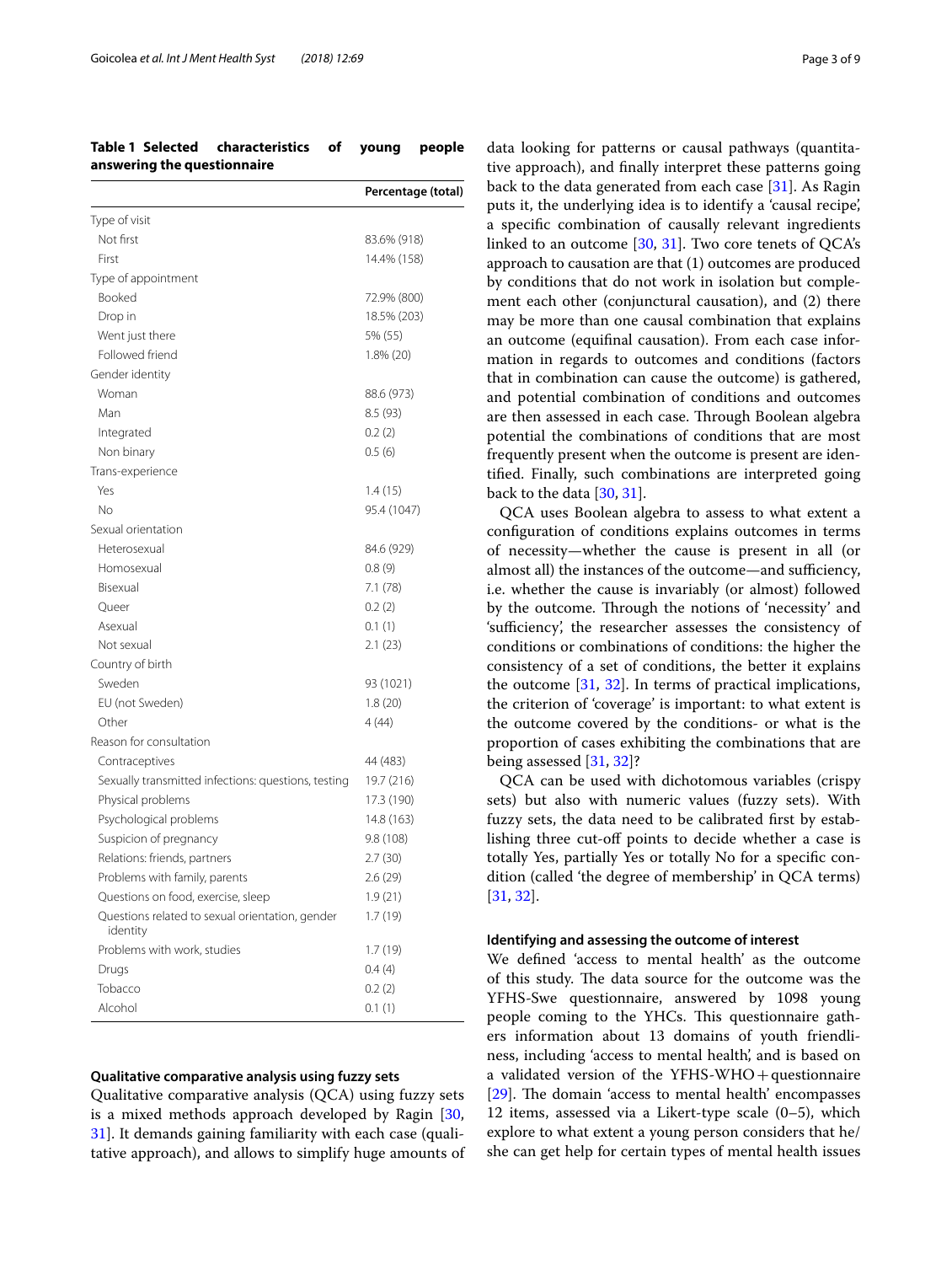| Sets (conditions/outcome)                                                       | Descriptors and source <sup>a</sup>                                                                                      | Possible answers and value for each<br>answer                                                                                                                                                                                                 | <b>Abbreviation</b> |
|---------------------------------------------------------------------------------|--------------------------------------------------------------------------------------------------------------------------|-----------------------------------------------------------------------------------------------------------------------------------------------------------------------------------------------------------------------------------------------|---------------------|
| Condition: Trust                                                                | Do the young people perceive that they can<br>trust the YHC, staff and consultation?<br>YFHS-Swe questionnaire (3 items) | Mean value from the three items<br>Numeric value between 1 (lowest) and 5<br>(highest)                                                                                                                                                        | Trust               |
| Condition: Multidisciplinary team                                               | Does the YHC team consist of a variety of<br>professions?<br>Documentary review, contact YHCs                            | Number of different professions represented<br>in the team of the YHC (medical doctor,<br>nurse, midwife, social worker, psychologist,<br>nutritionist, gynaecologist)<br>Numeric value from 2 to 8                                           | Multiprof           |
| Condition: Expertise in mental health                                           | Does the staff have special competence in<br>mental health?<br>Documentary review, contact YHC                           | $0 \text{ or } 1$<br>0 YHC has curator with no further training on<br>mental health, no psychologist, no psychiat-<br>ric nurse or no curator<br>1 YHC has psychologist, psychiatric nurse or<br>curator with extra training on mental health | Mentprof            |
| Condition: Easy to contact                                                      | Is the YHC and its staff perceived as easy to<br>get in contact with?<br>YFHS-Swe questionnaire (5 items)                | Mean value from the five items<br>Numeric value between 1 (lowest) and 5<br>(highest)                                                                                                                                                         | Contact             |
| Outcome: A YHC that youth perceive<br>they can come for mental health<br>issues | Is the YHC perceived as a place to come for<br>mental health issues<br>YFHS-Swe questionnaire (12 items)                 | Mean value from the 12 items<br>Numeric value between 1 (lowest) and 5<br>(highest)                                                                                                                                                           | Mentaccess          |

### <span id="page-3-0"></span>**Table 2 Conditions and outcome, descriptors and data collection techniques**

<sup>a</sup> For a more detailed description of the items included in outcomes and conditions see Table [1](#page-2-0)

in that specifc YHC (see Additional fle [2](#page-7-1) for a list of the items included). The items refer not only to mental health problems, but also to adverse events or other psychosocial aspects that could pose a risk to mental health and well-being. Aggregated scores and means were calculated for each of the YHCs.

#### **Identifying and assessing the conditions**

To identify relevant conditions that, from the perspective of youth, might make a YHC accessible for mental health issues, an initial literature and document review was conducted. This was not a systematic review of the literature and documents. However, we searched the literature and existing reports and documents in order to identify elements that have been found as relevant for enhancing youth-friendliness in general and for aspects related with mental health in particular. Documents that were studied included published scientifc articles from the feld of youth friendliness, guidelines from the World Health Organization [\[7](#page-8-5)] and the handbook from the Swedish organization of YHCs [[24\]](#page-8-26). Twenty-three preliminary conditions were frst selected, and afterwards reduced to ten conditions, by eliminating those that were not feasible to assess, and by collating some that were closely related, e.g. "separate YHC from other healthcare services" and "good location" since both addressed the issue regarding where the YHC is located. This process was conducted by three of the authors of the manuscript: CHA, AKW and IG.

The ten conditions that were considered to be most relevant were: (1) non-judgement; (2) respect; (3) privacy; (4) trust; (5) easiness to contact; (6) collaboration with schools; (7) outreach activities; (8) long opening hours; (9) multidisciplinary team; and (10) expertise on mental health.

In QCA, it is recommended not to test a large number of conditions in the actual analysis, especially when the number of cases is limited, in order to avoid having too many combinations of conditions that are not present in any of the cases  $[30-32]$  $[30-32]$  $[30-32]$ . To this end, we reduced the ten conditions to four. The criteria for dropping conditions were: (1) when there were several conditions assessing similar aspects, the one that we considered more comprehensive was kept, i.e. we drop "long opening hours" and kept "easiness to make contact", (2) we dropped "collaboration with schools" and "outreach activities" because we were not convinced that the information gathered allowed us to assess diverse degrees in the cases, and (3) we excluded 'non-judgement', 'respect' and 'privacy', since all YHCs scored very high for these conditions with almost no variation between YHCs.

The conditions we thus included in each case were:

- 1. Trust—whether young people perceived that they could trust the YHC staf.
- 2. Multidisciplinary team—whether there is a wide range of professionals at the YHC.
- 3. Expertise in mental health—whether at least one of the staff has specific expertise in mental health.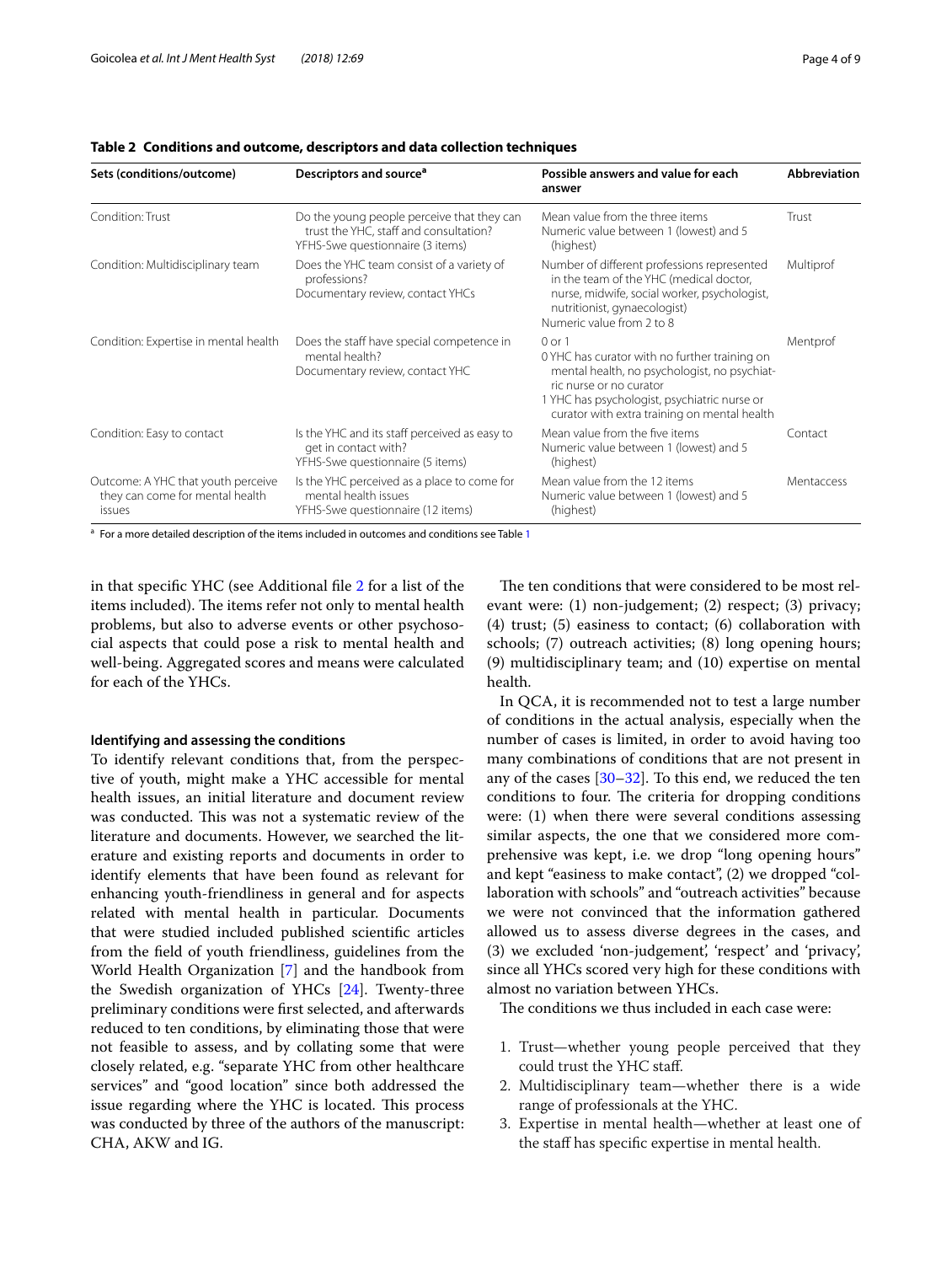4. Easiness to make contact—whether young people perceived that they could contact the YHC easily.

We refer to Table [2](#page-3-0) for a summary of how the conditions and the outcome were operationalized and assessed, and Additional file [2](#page-7-1) for a more detailed description of the items used to assess certain conditions and the outcome.

# **Data analysis**

After the data were gathered for the conditions and outcome from each YHC, calibration was conducted for the numeric values (the outcome, and the conditions of trust and easiness to contact) in order to be able to conduct the fuzzy set QCA [\[30](#page-8-23)[–32](#page-8-25)]. We performed the calibration with the help of the software program fzQCA, assigning the highest, middle and lowest values. Theoretical assumptions and knowledge of the cases were used to establish the three cut-off points. A raw table with calibrated values can be found in Table [3.](#page-4-0)

First, the raw table was imported into the software fsQCA in order to analyse necessary conditions, namely conditions that are present in all the instances of the outcome, and thus in all the combinations. We calculated consistency and coverage for the four selected conditions, using a cut-off point of 0.9 and 0.8, respectively, for labelling a condition as necessary, as suggested in the literature [[32\]](#page-8-25). Conditions identifed as necessary were plotted on an XY diagram and excluded from the truth table, since they would appear in all the combinations.

Second, we proceeded to develop a truth table. The truth table displays all the possible combinations of conditions, the number of cases where each combination is present (coverage), and the degree of consistency of a positive outcome for each combination. From this truth table, we eliminated the inconsistencies—i.e. confgurations of conditions with less than one case—and we reset the outcome to 1 if consistency was higher than 0.8. Subsequently, a standard analysis was applied, and the intermediate solution formula was chosen  $[30, 31]$  $[30, 31]$  $[30, 31]$  $[30, 31]$ . The solution formula presents the combinations that produce the outcome in a consistent way. Usually, more than one combination of conditions emerge, and for each of them, consistency and coverage scores are calculated. If a combination of conditions has a consistency of 1, this means that such a combination always leads to the outcome. If a combination of conditions has a coverage of 1, this means that this combination is able to explain all of the occurrences of the outcome.

# **Results**

We present the truth table in Additional file [3](#page-7-2) the assessment of necessity in Table [4](#page-5-0), and the intermediate solution formula and parameters in Table [4.](#page-5-0)

<span id="page-4-0"></span>**Table 3 Raw table with calibrated values for conditions and outcome**

| Case | Trust | Multiprof | Mentprof | Contact | <b>Mentaccess<sup>a</sup></b> |
|------|-------|-----------|----------|---------|-------------------------------|
| 1    | 0.96  | 1         | 1        | 0.7     | 0.88                          |
| 2    | 0.95  | 0.96      | 0        | 0.8     | 0.9                           |
| 3    | 0.99  | 0.57      | 0        | 0.01    | 0.97                          |
| 4    | 0.99  | 0.96      | 1        | 0.98    | 0.96                          |
| 5    | 0.66  | 0.18      | 0        | 0.07    | 0.36                          |
| 6    | 0.92  | 0.57      | 1        | 0.81    | 0.59                          |
| 7    | 0.94  | 0.96      | 1        | 0.61    | 0.87                          |
| 8    | 0.94  | 0.18      | 0        | 0.32    | 0.96                          |
| 9    | 0.91  | 0.57      | 0        | 0.33    | 0.86                          |
| 10   | 0.95  | 0.18      | 0        | 0.17    | 0.44                          |
| 11   | 1     | 0.96      | 1        | 0.72    | 0.83                          |
| 12   | 0.95  | 0.96      | 1        | 0.68    | 0.9                           |
| 13   | 0.98  | 0.18      | 1        | 0.89    | 0.93                          |
| 14   | 0.99  | 0.96      | 1        | 0.89    | 0.95                          |
| 15   | 0.94  | 0.57      | 1        | 0.74    | 0.9                           |
| 16   | 0.93  | 0.57      | $\Omega$ | 0.3     | 0.88                          |
| 17   | 0.97  | 0.96      | 1        | 0.64    | 0.92                          |
| 18   | 0.62  | 0.18      | $\Omega$ | 0.05    | 0.44                          |

<sup>a</sup> Values for each condition and outcome range from 0 (no membership) to 1 (full membership into the set)

The analysis of necessary conditions showed that trust had a consistency of 1 and a coverage of 0.88, meaning that it was a necessary condition and thus it was excluded from the calculations of the solution formula (Table [4](#page-5-0)), as it will appear in all the possible solutions.

However, trust was not enough for achieving good access for mental health, and other conditions were needed in order to ensure that young people perceived that YHCs were accessible.

The XY plot between trust and the outcome 'Mentaccess' showed that almost all cases were located in the lower triangle, a pattern consistent with necessity (the outcome is a subset of the condition) (Additional fle [4\)](#page-7-3).

Two combinations of conditions showed good consistency and acceptable coverage: (1) having a team with a large number of diferent professions represented ('Recipe' 1 with a consistency of 0.96 and raw coverage of 0.75), and (2) being perceived as easy to contact and having professional(s) with expertise of mental health within the team ('Recipe' 2 with consistency of 0.97 and coverage of 0.52) (Table [5](#page-5-1)).

The solution formula (both recipes combined) had a consistency of 0.93, meaning that it produced the outcome most of the times. The coverage was 0.78, indicating that 14 out of the 18 cases were covered by the solution formula.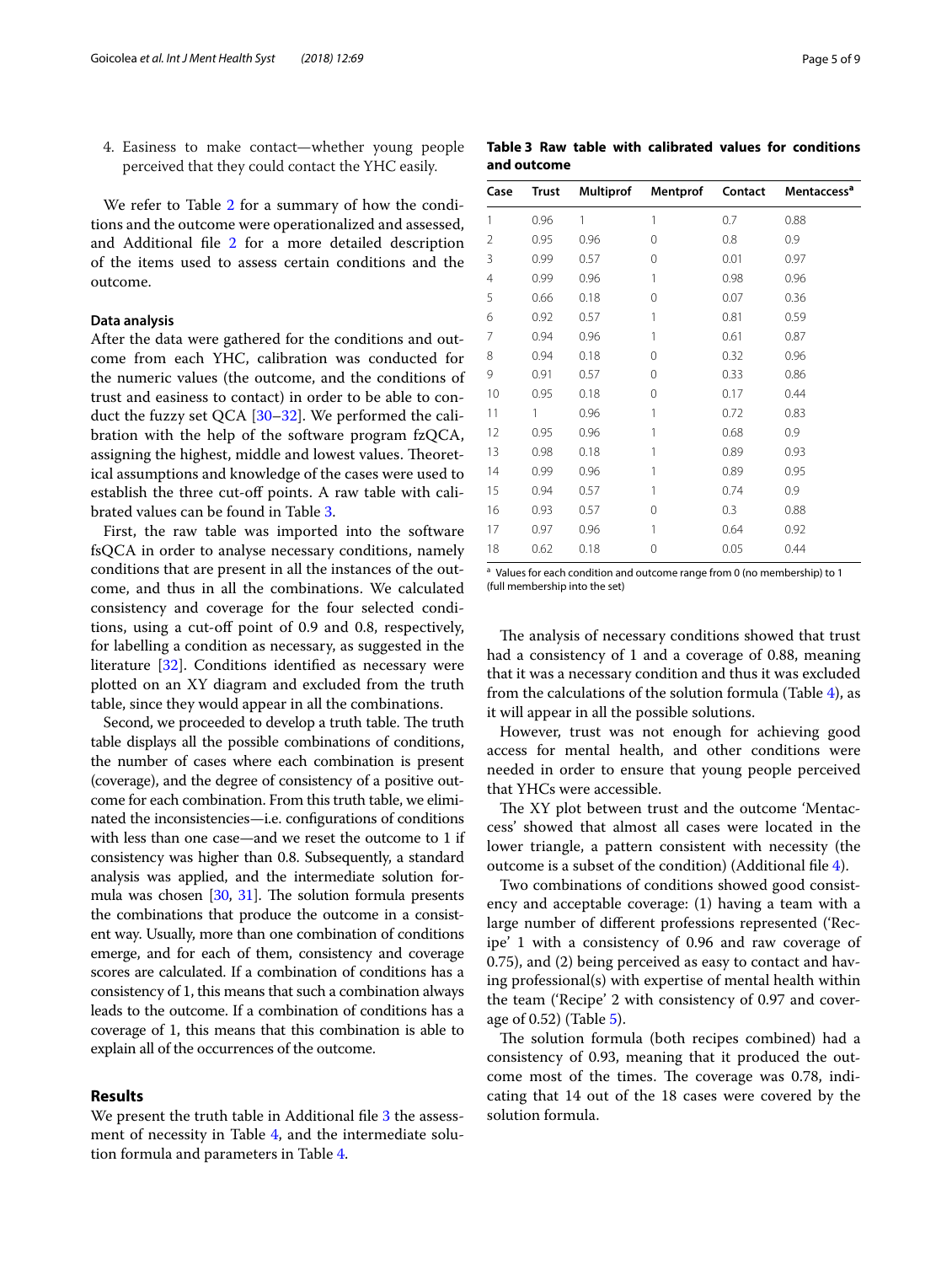<span id="page-5-0"></span>

|                                                            | Consistency <sup>a</sup> | Coverage <sup>a</sup> |
|------------------------------------------------------------|--------------------------|-----------------------|
| Trust                                                      |                          | 0.88                  |
| Multiprof (multi professional team)                        | 0.73                     | በ 92                  |
| Mentprof (professional with expertise<br>in mental health) | 0.55                     | 0.86                  |
| Contact (easy to contact the YHC)                          | 067                      | በ 98                  |

<sup>a</sup> Values range from 0 to 1. A consistency of 1 means that in all the cases that fulfl this condition the outcome is present. A coverage of 1 means that in all cases were the outcome is present, the condition is exhibited

Table [4](#page-5-0) shows the two main combinations of conditions that, together with trust, made a YHC more accessible for mental health issues from the perspective of young people. Having a larger variety of professions working at the same YHC explained on its own why four YHCs were doing well in 'Mentaccess'. Easiness to contact and having at least one professional with specifc expertise in mental health issues explained good 'Mentaccess' on its own in one case. For nine cases, the explanation for being perceived as having good accessibility was a combination of having diverse

#### <span id="page-5-1"></span>**Table 5 Parameters of the two pathways and solution formula**

|                                | "Recipe" 1                                  | "Recipe" 2                      |  |  |  |
|--------------------------------|---------------------------------------------|---------------------------------|--|--|--|
|                                | <b>Multiprof</b>                            | <b>Contact * Mentprof</b>       |  |  |  |
| Consistency                    | 0.96                                        | 0.97                            |  |  |  |
| Raw coverage (# of cases)      | 0.75(13)                                    | 0.52(10)                        |  |  |  |
| Unique coverage (# of cases)   | 0.51(4)                                     | 0.06(1)                         |  |  |  |
| ID of cases explained          | 1, 2, 3, 4, 6, 7, 9, 11, 12, 14, 15, 16, 17 | 4, 6, 7, 11, 12, 13, 14, 15, 17 |  |  |  |
| ID of cases explained uniquely | 2, 3, 9, 16                                 | 13                              |  |  |  |
| # unexplained cases            | Two (cases 8 and 13)                        | Five (cases 2, 3, 8, 9, 16)     |  |  |  |

<span id="page-5-2"></span>

professions represented, being perceived as being easy to get in contact with and having at least one professional with specifc expertise in mental health, in addition to being perceived as a YHC that young people could trust.

Only one case remained unexplained by this solution formula: case number 8. This YHC was perceived as accessible for mental health issues, despite not having a team with a large number of professions represented, and not combining with being perceived as easy to contact and having at least one professional with specifc expertise in mental health. However, the necessary condition of trust was present in this YHC, meaning that trust interacted with other conditions not captured by this study to make this specifc YHC still accessible for mental health issues.

Figure [1](#page-5-2) summarizes the two 'recipes' that make a YHC accessible for mental health issues. Note the key role of the necessary, but not sufficient, trust condition.

# **Discussion**

This study shows that in order to enhance the accessibility concerning mental health issues, YHCs need to be trusted by young people. Trust was necessary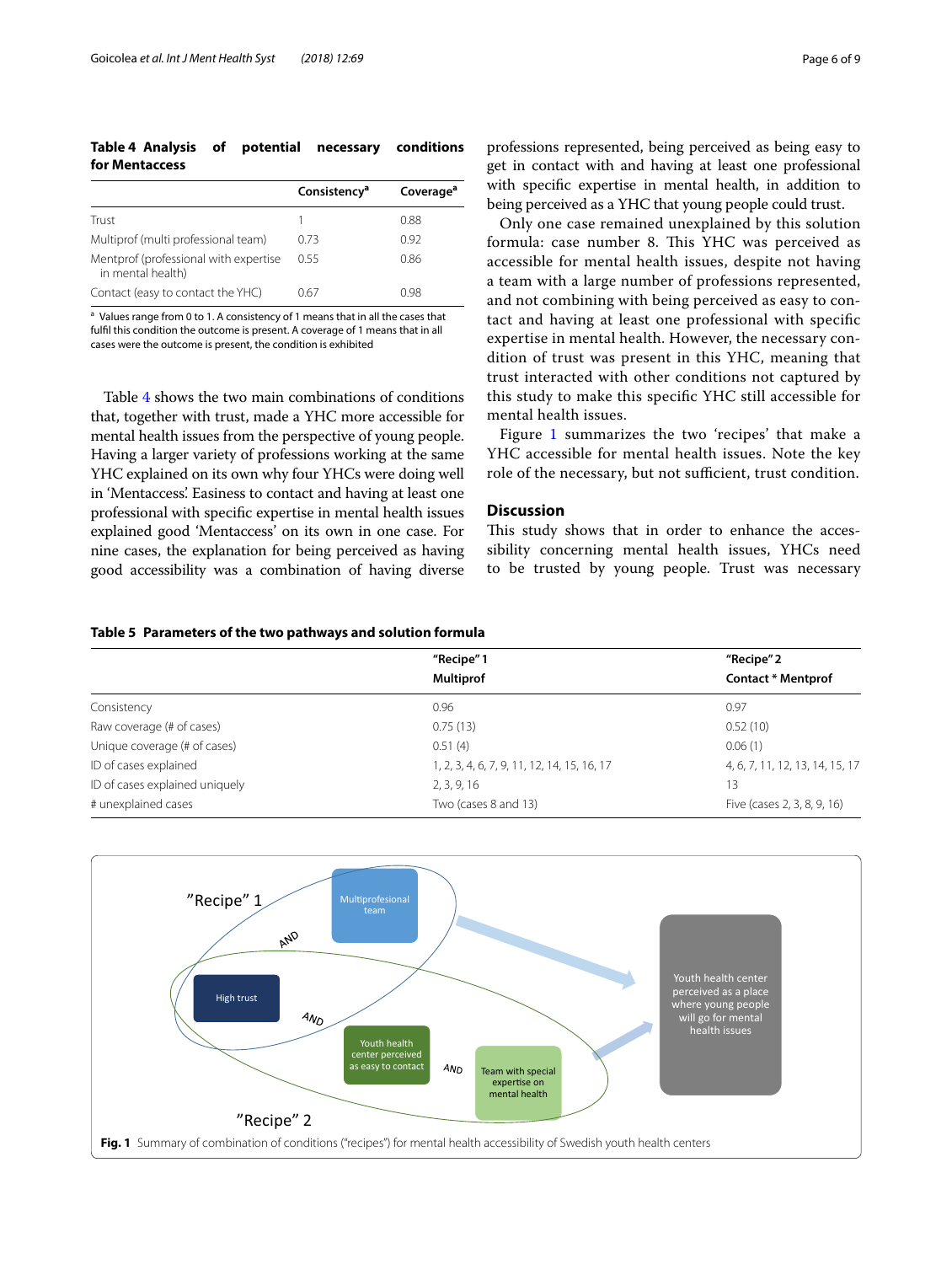but not sufficient, meaning that it had to be combined with other conditions: either having a team with a variety of professions represented in the YHC, or being a YHC that is both easy to contact and has one (or more) professional(s) with specifc expertise in mental health.

Interpersonal trust in health-care professionals and institutional trust in the health system enable relationships that produce positive health outcomes, and contribute to generating wider social value  $[33]$  $[33]$ . The literature highlights that on the one hand, young people have lower trust in health care [\[4,](#page-8-3) [34](#page-8-28)[–37\]](#page-8-29) and that on the other hand, trust is especially relevant for ensuring that young people access health-care services in general [[36](#page-8-30), [37\]](#page-8-29) including for mental health issues  $[6]$  $[6]$ . This study underlines the crucial role of trust, and makes two important points: (1) the YHCs studied were, in general, trusted by young people (16 out of 18), and (2) strengthening youths' trust in YHCs will enhance their accessibility, not only for issues that are considered as the 'traditional' domains of YHCs (namely sexual and reproductive health), but also for mental health.

Our results might refect that youth appreciate the care provided and this contributes to building trust, so that they return to the YHC. The literature provides evidence of the crucial role of a positive frst encounter and continuity of care in building trust with young people, and points out that diferentiated services (such as YHCs) might facilitate the establishment of trust between providers and young users [\[5,](#page-8-31) [18,](#page-8-12) [34,](#page-8-28) [35\]](#page-8-32). Findings from this study also point out a critical challenge: how to ensure that a more diverse group of youths (for example, immigrant youths,  $LBGTQI+youths)$  trusts YHCs enough to get in contact and receive care that strengthens their trust and makes them return. This becomes especially relevant if we consider that unaccompanied refugees, asylumseekers and  $LBGTQI+$ youths have been shown to be at higher risk of experiencing mental health problems and are perceived as accessing YHCs less often [[38](#page-8-33), [39\]](#page-8-34).

Trust alone is not enough: case 10 shows that high trust in the absence of the other conditions leads to low accessibility for mental health. While building trust is very much dependent on the micro-level encounters between youth and the health professionals [[5,](#page-8-31) [18](#page-8-12), [36](#page-8-30), [37\]](#page-8-29), the other three conditions (having multi-professional teams, being easy to contact and having expertise on mental health) depend much more on the organization of the YHCs and the resources they receive. Other studies in Sweden have shown that YHCs look diferent depending on their geographical location, i.e. big urban areas versus smaller villages, different counties. This flexibility allows them to adapt services to local realities but brings the risk of inequalities [[25\]](#page-8-18). A recent mapping highlights the huge diferences between YHCs when it comes to specifc resources for mental health.

The conditions assessed are certainly easier to ensure in YHCs with more resources: all the YHCs that displayed both combinations of conditions were open more than 20 h/week, and only three of the nine were located in rural municipalities. However, among YHCs displaying only one of the recipes, there were more smaller YHCs (four out of the fve were open less than 10 h/week), and only one of them was located in a middle-sized town. This demonstrates that even in smaller municipalities with fewer resources, there are strategies that can be implemented in order to enhance accessibility for mental health. This contrasts with findings from the few studies on access to (mental) health-care services for rural youth, which highlight the challenges for ensuring sustainable services for youths in rural and smaller municipalities [[18,](#page-8-12) [40](#page-8-35)].

Two points are especially relevant here and deserve further research. The first relates to the three YHCs (cases 4, 11 and 14) that, despite being located in less populated rural municipalities, were able to ensure a multi-professional team, being easy to contact (probably through being open more than 20 h/week), and having a professional with expertise in mental health. How they have managed to do this, and how and why they might have attracted more resources from the regional government, deserves further investigation.

The second point relates to the only exception in our data set: case number 8 is a small YHC with a team of two (so, not fulflling the Swedish Association of Youth Centres criteria for being a YHC), no specifc expertise in mental health, and not easy to contact (it opens only 4 h/week), but with high trust and high accessibility for mental health. A possible explanation might be that the midwife working in this YHC also addressed mental health issues—in fact, in 21% of the consultations with the midwife, psychosocial issues were discussed, which aligns with the holistic approach, where youth and not a specifc health problem is put at the centre of attention, and where midwives have been known to play a key role beyond sexual and reproductive health issues [[24](#page-8-26), [25,](#page-8-18) [27](#page-8-20)]. There is not only a need for posting professionals with specifc expertise in mental health within all YHCs, but also to build upon the holistic approach in which every professional at the YHCs addresses youth health, including mental health.

Beyond the Swedish context, this study highlights that implementing a network of health care services that are youth-centred (such as Swedish YHCs) makes the implementation of mental health care services for young people easier than if such services have to be implemented without such a basic ground. In addition, it points out that if mental health care services aim to attract young people, they have to plan for strategies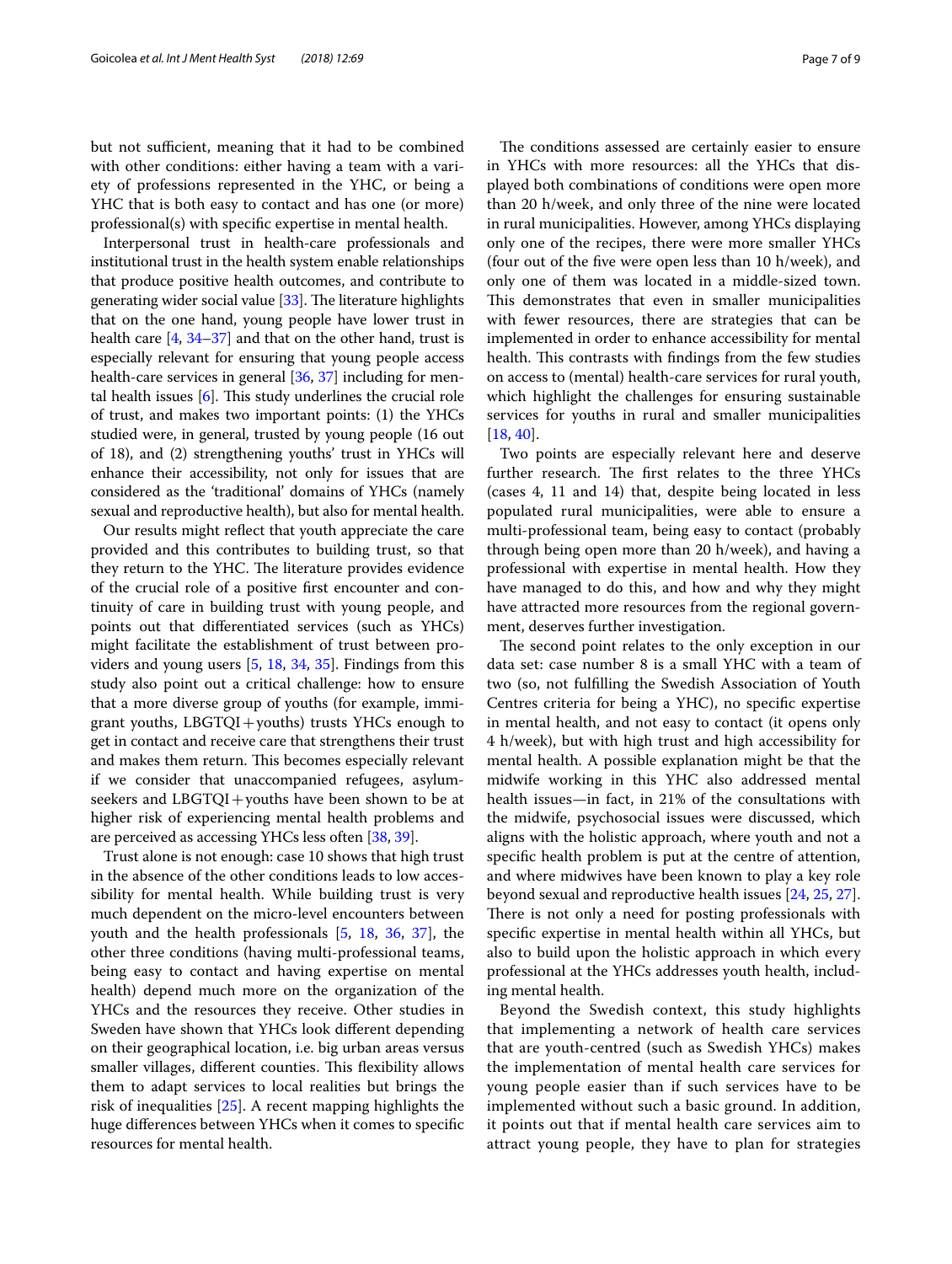to enhance youths' trust towards such services. The strategies that have been used by Swedish YHCs to enhance young people's trust, can be useful to other countries that are currently engaged in implementing frst line mental health care services for young people  $[41]$  $[41]$  $[41]$ . The study also underlines that making health care services accessible for mental health issues demands political commitment in terms of a sustained provision of resources, and in terms of a fexible approach that allows for diferent models of service provision to coexist, depending on contextual circumstances, i.e. rural settings vs big cities. Such recommendations are especially relevant for other high-income countries with a considerable proportion of rural population, such as other Scandinavian countries, Australia, or Canada.

#### **Limitations**

The number of cases in the study is a limitation; with more cases, it is more likely that we could have found larger variation in outcomes and in certain conditions. We had to drop some conditions that might have been relevant for enhancing accessibility for mental health (i.e. privacy, non-judgemental attitudes), because all the YHCs scored highly. That does not mean that these conditions are not relevant, but merely that we could not explore them with the sample of cases that we had. However, we also have to state that we were able to include the majority of YHCs existing in this region (18 out of 22). A major limitation is that we are evaluating YHCs from the perspective of those coming to the YHCs, thus certain subgroups of youth are underrepresented  $[25, 28]$  $[25, 28]$  $[25, 28]$  $[25, 28]$ . In addition, the fact that the staff of the YHC was responsible for offering the questionnaire to the young people might have also afected who was approached and their answers (through social desirability). Finally, the study is conducted in a very unique context—a high income country with a well-developed health system, where youth-friendly services have been working for more than 40 years and are an undisputable part of the system. The transferability of these findings to low-middle income settings or countries with a less developed public health care system is arguable. Still, some aspects might be relevant, despite poor resources, such as the importance of building trust, offering easy access and an holistic approach with competence in mental health.

# **Conclusion**

In order to ensure that diferentiated health care services for young people are accessible for mental health issues they need to be trusted by young people and either (1) ensure a multidisciplinary team or (2) ensure

that they are easy to get in contact with, and they are well-stafed with mental health professionals.

The resources needed to ensure that YHCs have multidisciplinary teams, at least one professional with expertise in mental health, and are easy to contact by youths, do not demand a large investment. This study shows that even in rural and sparsely populated municipalities, characteristic of northern Sweden, but also of other parts of the EU, USA, Australia and Canada, services that are accessible for youth mental health can be organised.

# **Additional fles**

<span id="page-7-1"></span><span id="page-7-0"></span>**[Additional fle 1.](https://doi.org/10.1186/s13033-018-0249-4)** Selected characteristics of cases.

<span id="page-7-2"></span>Additional file 2. Items from the YFHS-Swe questionnaires used for conditions (easy to contact and trust) and outcome (mental access).

<span id="page-7-3"></span>**[Additional fle 3.](https://doi.org/10.1186/s13033-018-0249-4)** Truth table.

**[Additional fle 4.](https://doi.org/10.1186/s13033-018-0249-4)** XY plot showing relationship consistent with necessity.

#### **Authors' contributions**

All authors participated in the design of the study protocol. IG, AKW and CHA organized the data collection and developed the frst analysis. All authors contributed in the analysis, read the diferent versions of the manuscript and provided critical comments. IG took the lead in writing the frst manuscript and in incorporating the comments from all authors. All authors read and approved the fnal manuscript.

#### **Author details**

<sup>1</sup> Unit of Epidemiology and Global Health, Department of Public Health and Clinical Medicine, Umeå University, Umeå, Sweden. <sup>2</sup> Department of Nursing, Umeå University, Umeå, Sweden.<sup>3</sup> Department of Public Health, Institute of Tropical Medicine, Antwerp, Belgium. 4 Unit of Physiotherapy, Department of Community Medicine and Rehabilitation, Umeå University, Umeå, Sweden.

#### **Acknowledgements**

We want to acknowledge the support from the staff of the YHCs who participated in this project and supported the data collections. We are especially grateful to all the young people who answered the questionnaires.

#### **Competing interests**

The authors declare that they have no competing interests.

#### **Availability of data and materials**

The datasets used and/or analysed during the current study are available from the corresponding author on reasonable request.

#### **Consent for publication**

Not applicable.

#### **Ethics approval and consent to participate**

Written informed consent was obtained from all participants. Ethical approval for this study was granted by the Umeå Regional Ethical Review Board (Dnr. 2015-190-31Ö).

#### **Funding**

The study has been funded by FORTE (Swedish Research for Health, Working Life and Living Conditions), through a competitive call (Grant Number 2014-0235).